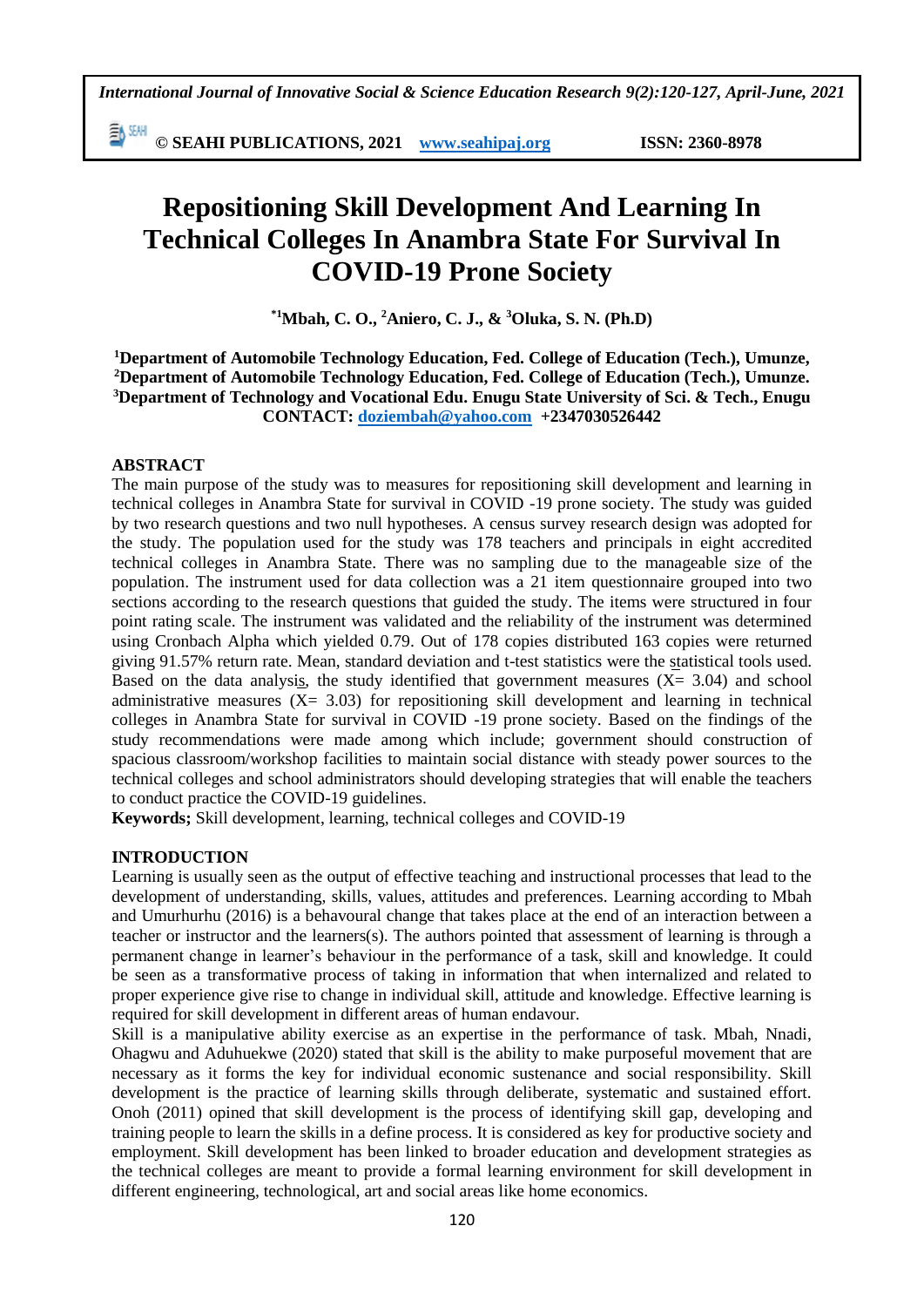Skill development of students in technical colleges is a task that ensure proper training of students under the ages of 10-18 years on the various trades and servicing skills for sustainable survival in the society. Technical colleges are post primary education programme designed to train craftsmen and master craftsmen in different vocational/career and technical skill areas. Mbah (2016) and Okolie, Igwe and Elom (2019) stated that technical college programmes are aimed at training intermediate workforce with relevant skills for employment in facilities that machines, electrical, electronics control techniques and materials. Technical colleges are vocational institutions running technical education programme with the objective of training craftsmen and master craftsmen that can use tools and materials properly in production and service setting.

Further, technical colleges are designed to develop abilities, understanding, work habits and appreciation encompassing knowledge, skills and information needed by workers to enter and make progress in employment on a useful and productive basis. At this technical college level, occupational-specific education is provided to students through technical education instructional approaches. The curriculum of technical colleges (TCs) focus on crafts, engineering trades and technical skills (Okolie, Igwe & Elom, 2019). Amongst the trades offered to students in Nigeria TCs include bricklaying, carpentry, plumbing, painting, motor vehicle repair and maintenance, air condition and refrigeration, radio and television maintenance, machining, welding and fabrication and home economics. The trades are properly planned to equip learners to understand skills to be employable in a specific area. Poor implementation of technical colleges programmes according to Akegbejo (2016) have hindered the socio-political, technological and economic development of the Nigeria society.

In recent times, technical colleges like other educational institutions were closed as a result of COVID-19 pandemic which threatens the human existence. The programme of skill development and learning provided to the young human capitals were equally clamped down in order to control the spread of the virus among the staff and students these school. The Federal Ministry of Education through the Permanent Secretary in the ministry on March 19<sup>th</sup> 2020 ordered the immediate closure of tertiary institutions, secondary and primary school across the nation over the outbreak of the disease in the country. As indicated by Agbele and Oyelade (2020) coronavirus disease 2019 (COVID-19) is a part of world pandemic caused by severe acute respiratory syndrome. The disease is common in certain species of animals, such as cattle, camels and bats which can be transmitted to human. The first transmission to human was in Wuhan China (Dhawan, 2020). Since then the virus has mostly spread through person to person contact. Ozer (2020) indicated that the most common way that this virus spreads is through close contact with already infected person. When people with COVID-19 breathe out or cough, they expel tiny droplets that contain the virus, these droplets can enter the mouth or nose of someone without the virus, causing the spread of infection to occur.

COVID-19 spread continues, the death rates increase day by day, life comes to a halt and its control or total end still unpredictable. The COVID-19 pandemic disrupted the educational system, learning in formal and informal setting with other skill development activities have reduced due to restriction of movement as billions of students and millions of educators are affected by school closure and others restrictions. Muhammed and Kasim (2020) pointed that COVID-19 has disrupted the landscape of learning by limiting how students can access learning across the country. Most of the schools try the use of distance learning and internet based learning as alternative to normal educational processes disrupted by the pandemic. In skill development and learning at the technical college level, COVID-19 equally affected the students, teachers and their interaction in practical skill learning. In attempt to use distance learning strategy to continue the teaching and learning programme, the environment and facilities were not yet ready for normal teaching not to talk of the practical skill teaching. Despite the COVID-19 vaccine and government strategies to contain the spread, students and teachers still need to maintain social distance, washing of hands and use of face mask in all their academic activities and interactions. Based on theses, there seems to be a total avoidance of practical teaching and participation in the COVID-19 prone learning environment following the guideline given by Nigerian Centre for Disease Control (NCDC) on opening of schools.

There is need to address the challenges faced by teachers and instructors in technical colleges in teaching practical skills to students in COVID-19 prone society. The government and technical college school administrators need to address some pending issues of concern in practical skill training to promote skill development and learning in the COVID-19 prone society. Dhawan (2020) stressed that government at all levels need to provide enabling environment, support and facilities to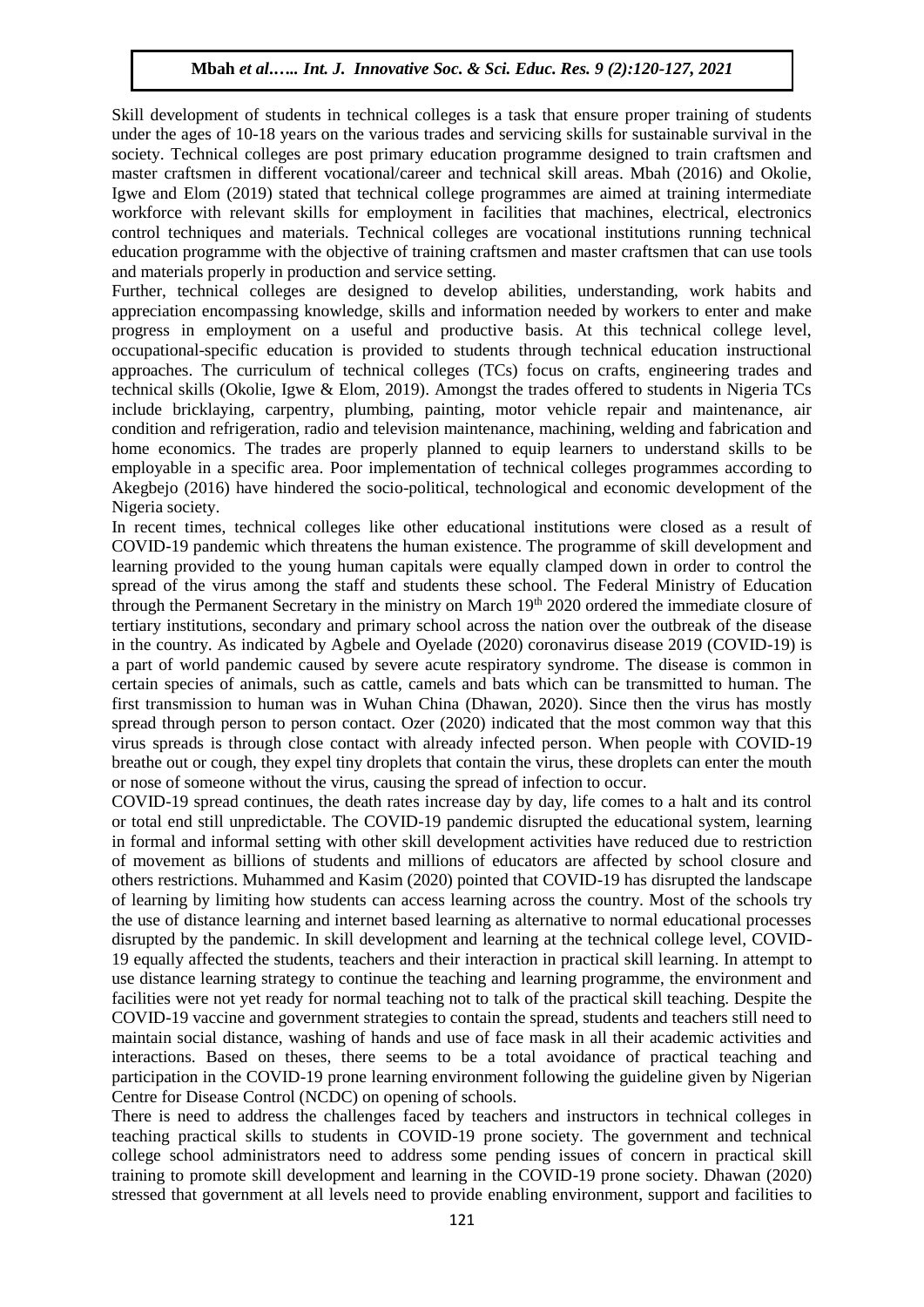ensure that students develop their potentials for sustainable society in the new normal of COVID-19 prone society. The new normal in educational system occasioned by COVID-19 needs the administrators of technical colleges to manage and utilize available materials and money to improve practical skill learning. These government and school administrative measure need to be identified and implemented to ensure improve teaching and learning for sustainability of skill development in Anambra State. It is on this background the need arise to determine the measures needed to reposition skill development and learning in technical colleges in Anambra State for survival in COVID -19 prone society.

# **Statement of the Problem**

Over the years, the global community had fought various health scourges which threatened the human existence on the face of the earth. The world is currently witnessing the COVID-19 pandemic which has ravaged the world social, political, economic, health and education condition. It created a psychological fear which has lead to the closing of all public gathering and total lockdown of of all socio-economic activities. The pandemic interrupted the education processes in several ways. The technical schools are not left out as the COVID-19 pandemic hindered skill development and learning as the students' interaction were limited following the NCDC guideline.

The technical college programme need to continue in the new normal of COVID-19 prone society proving salable skills for sustainable technological, social and economic development. Lack of needed attention to this would deprive the young generation in the technical colleges the access to practical teaching and learning. The government, school administrators and teachers should implement measures that will promote effective teaching and learning in technical colleges for skill development. If this measures are not identified, there would be no means of promoting practical teaching and interaction in the new normal of COVID-19 prone society. This would affect the skill acquisition and employability of the students on graduation. Consequently, there is need to determine the measures to reposition skill development and learning in technical colleges in Anambra State for survival in COVID -19 prone society.

### **Purpose of the Study**

The main purpose of the study was to determine the measures for repositioning skill development and learning in technical colleges in Anambra State for survival in COVID -19 prone society. The study specifically sought to determine the;

- 1. government measures for repositioning skill development and learning in technical colleges in Anambra State for survival in COVID -19 prone society.
- 2. school administrative measures for repositioning skill development and learning in technical colleges in Anambra State for survival in COVID -19 prone society.

#### **Research Questions**

The study was guided by the following research questions:

- 1. What are the government measures for repositioning skill development and learning in technical colleges in Anambra State for survival in COVID -19 prone society?
- 2. What are school administrative measures for repositioning skill development and learning in technical colleges in Anambra State for survival in COVID -19 prone society?

#### **Hypotheses**

The following null hypotheses were tested at 0.05 level of significance:

- H<sup>01</sup> There is no significant difference on the mean ratings of principals and teachers on the government measures for repositioning skill development and learning in technical colleges in Anambra State for survival in COVID -19 prone society.
- $H_{02}$  Significant difference does not exist on the mean ratings of principals and teachers on the school administrative measures for repositioning skill development and learning in technical colleges in Anambra State for survival in COVID -19 prone society.

#### **METHOD**

This study adopted a census survey research design. According to Alio (2008) and Nworgu (2015) survey research design is one in which a group of people or items are studied by collecting and analyzing data from only a few of them the entire group. This design was adopted due to the polychotomous instrument used and the opinions of the principals and vice principals were sought for. The area of the study was Anambra State of Nigeria. Anambra State is one of the five states in South-East geopolitical zone of Nigeria. The population comprised 178 teachers and principals in eight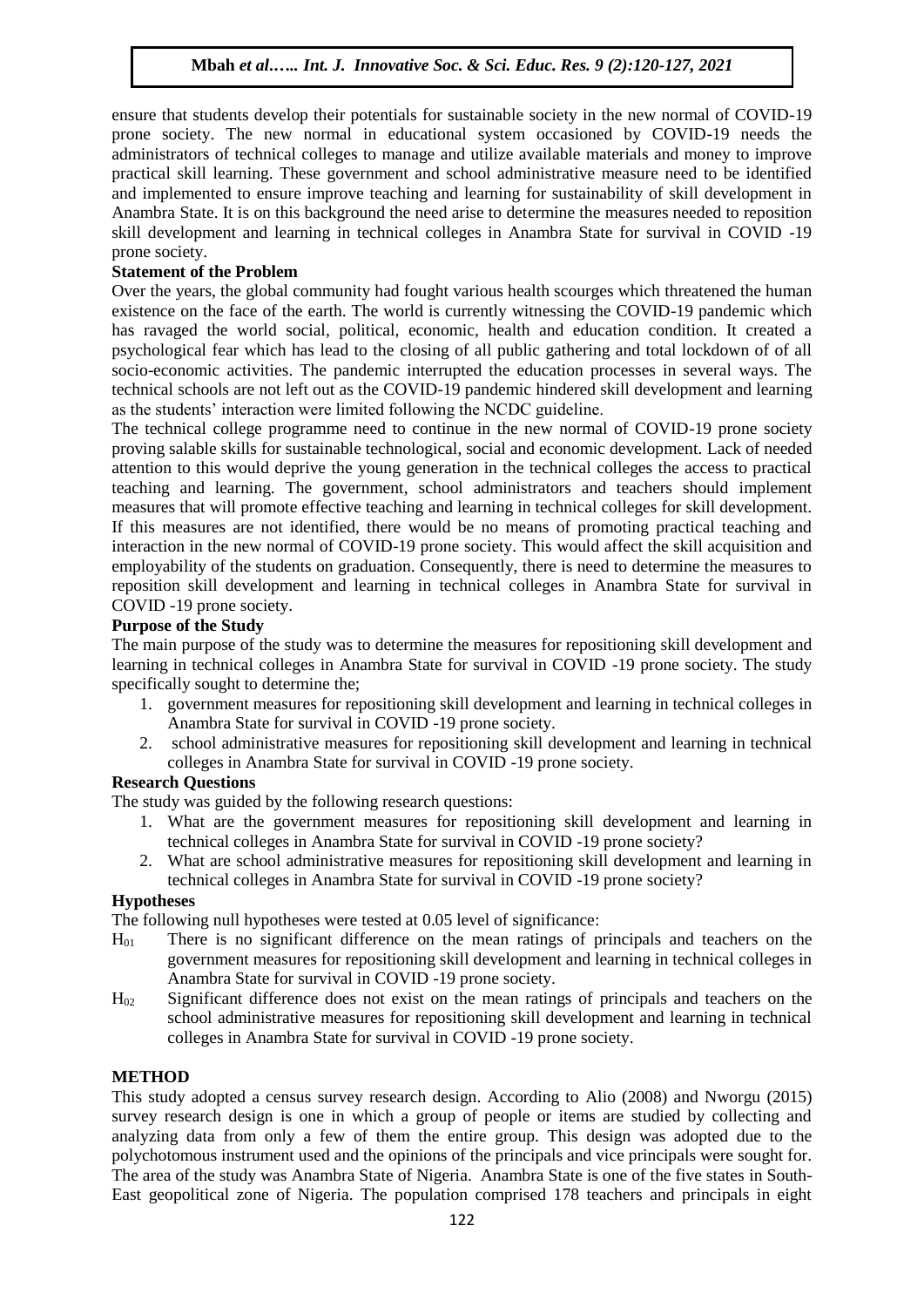accredited technical colleges in Anambra State. The population was determined based on the field survey conducted by the researchers. The number was manageable and as such, there was no sampling.

The data collection was carried out using 21 item structured questionnaire developed by the researcher based on the review of related literature. The instrument was structured in four point response scales. The instrument was validated by three experts in Technology and Vocation Education and Measurement and Evaluation. Their corrections and suggestions were used to produce the final instrument used for the study. The instrument was trial tested using 20 copies on technical college teachers in Enugu State who were not part of the population under study. The reliability coefficient yielded 0.79 using Cronbach Alpha method. This 0.88 coefficient is in-line with Uzoagulu (2013) that reliability index of 0.80 to 1 shows that the instrument is highly reliable.

Three research assistants were used in the administration of the questionnaire and out of 178 copies distributed 163 copies were returned giving 91.57% return rate. Weighted means and standard deviations were used to answer the research questions. Decisions on the research questions were made using the lower and upper limits of the mean based on a four point scale. The standard deviation was used to determine the homogeneity or otherwise of the opinions of the respondents. The t-test statistics of no significance difference was used to test the null hypotheses. The significant value (at 2 tail) was compared with .05 level of significance at the appropriate degree of freedom. The null hypothesis was not rejected where the significant value was less than the .05 level of significance value at appropriate degree of freedom; otherwise the null hypothesis was rejected.

# **RESULTS**

The results of the study obtained were presented in Tables based on the research questions and hypotheses that guided the study (see table 1-4).

| Table 1. Mean ratings and standard deviation of the respondents on the measures for              |  |  |  |  |  |  |
|--------------------------------------------------------------------------------------------------|--|--|--|--|--|--|
| repositioning skill development and learning in technical colleges in Anambra State for survival |  |  |  |  |  |  |
| in COVID -19 prone society                                                                       |  |  |  |  |  |  |

| S/N            | measures for repositioning skill development and                                                                                                                                                                                                                                                                                                                  |                | <b>Principals</b> | <b>Teachers</b><br>$N = 135$ |                 | Overall                   |                 | <b>Decision</b> |
|----------------|-------------------------------------------------------------------------------------------------------------------------------------------------------------------------------------------------------------------------------------------------------------------------------------------------------------------------------------------------------------------|----------------|-------------------|------------------------------|-----------------|---------------------------|-----------------|-----------------|
|                | learning in technical colleges for survival in COVID -                                                                                                                                                                                                                                                                                                            |                | $N = 28$          |                              |                 |                           |                 |                 |
|                | 19 prone society includes;                                                                                                                                                                                                                                                                                                                                        | $\mathbf{X}_1$ | SD <sub>1</sub>   | $\overline{\mathbf{X}_2}$    | SD <sub>2</sub> | $\overline{\mathbf{X}}_G$ | SD <sub>c</sub> |                 |
| $\overline{1}$ | Construction of spacious classroom/workshop facilities<br>to maintain social distance                                                                                                                                                                                                                                                                             | 3.05           | 0.84              | 2.92                         | 0.79            | 3.04                      | 0.83            | Agree           |
| $\overline{2}$ | Provision of steady power sources to the technical<br>colleges                                                                                                                                                                                                                                                                                                    | 2.76           | 0.62              | 2.72                         | 0.58            | 2.73                      | 0.58            | Agree           |
| 3              | Retraining technical teachers on the new normal of<br>COVID-19 prone society                                                                                                                                                                                                                                                                                      | 3.05           | 0.69              | 3.07                         | 0.68            | 3.06                      | 0.69            | Agree           |
| $\overline{4}$ | Providing financial assistance to school administrators<br>for meeting the COVID-19 guidelines for school<br>programmes                                                                                                                                                                                                                                           | 3.01           | 0.76              | 3.00                         | 0.74            | 3.01                      | 0.76            | Agree           |
| 5              | Restructuring of school medical centres to test and<br>vaccinate students                                                                                                                                                                                                                                                                                         | 3.01           | 0.75              | 2.97                         | 0.79            | 3.00                      | 0.75            | Agree           |
| 6              | Supervision of facilities used for practical skill learning                                                                                                                                                                                                                                                                                                       | 3.03           | 0.72              | 3.00                         | 0.74            | 3.03                      | 0.72            | Agree           |
| 7              | Employment of medical personal to manage the school<br>medical center                                                                                                                                                                                                                                                                                             | 3.01           | 0.76              | 3.17                         | 0.72            | 3.03                      | 0.76            | Agree           |
| 8              | Provision of free internet services for distance and<br>blended learning interaction                                                                                                                                                                                                                                                                              | 3.00           | 0.74              | 3.00                         | 0.74            | 3.00                      | 0.74            | Agree           |
| 9              | Procurement of more computer system/computer aided<br>tools for practical                                                                                                                                                                                                                                                                                         | 2.98           | 0.82              | 3.32                         | 0.85            | 3.14                      | 0.82            | Agree           |
| 10             | Developing policy that will enable the schools return to<br>normal academic programme                                                                                                                                                                                                                                                                             | 3.07           | 0.68              | 3.04                         | 0.71            | 3.04                      | 0.70            | Agree           |
| 11             | Provision of hand washing system at strategic locations<br>in the various technical schools school                                                                                                                                                                                                                                                                | 3.38           | 0.70              | 3.34                         | 0.71            | 3.34                      | 0.70            | Agree           |
|                | <b>Cluster Mean/SD</b><br>$\mathbf{M}$ $\mathbf{M}$ $\mathbf{M}$ $\mathbf{M}$ $\mathbf{M}$ $\mathbf{M}$ $\mathbf{M}$ $\mathbf{M}$ $\mathbf{M}$ $\mathbf{M}$ $\mathbf{M}$ $\mathbf{M}$ $\mathbf{M}$ $\mathbf{M}$ $\mathbf{M}$ $\mathbf{M}$ $\mathbf{M}$ $\mathbf{M}$ $\mathbf{M}$ $\mathbf{M}$ $\mathbf{M}$ $\mathbf{M}$ $\mathbf{M}$ $\mathbf{M}$ $\mathbf{$<br>e | 3.03           | 0.73              | 3.05                         | 0.73            | 3.04                      | 0.73            | Agree           |

**Note: X =Mean; SD = Standard Deviation; N = Number of respondents**

The result of data analysis presented in Table 1 above shows that the overall mean rating of the respondents on the 11 items ranging 2.73 and 3.34 respectively indicating agree. This means that the identified are the government measures for repositioning skill development and learning in technical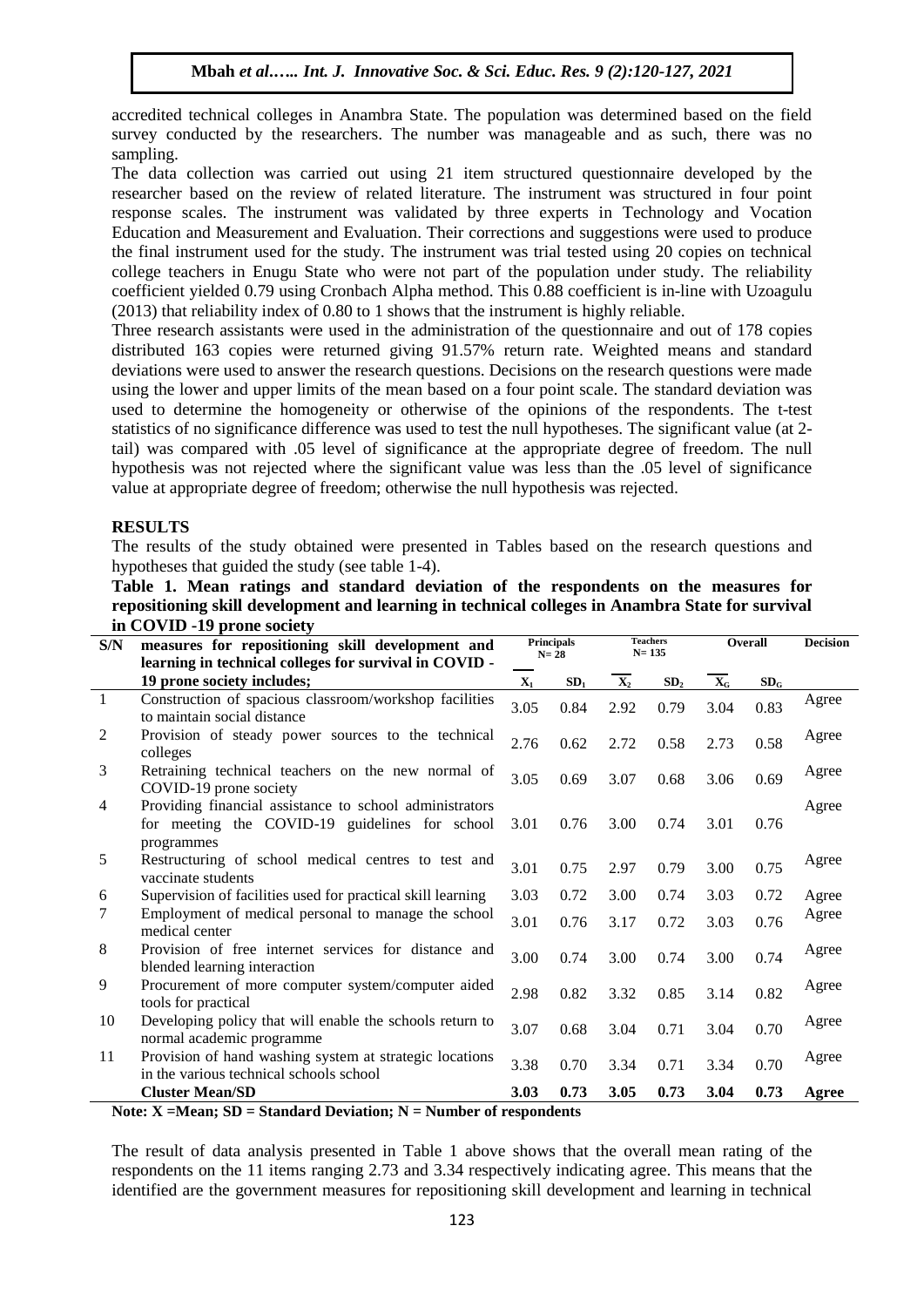colleges in Anambra State for survival in COVID -19 prone society. The items have overall cluster mean of 3.04 and standard deviation of 0.73. The low level of standard deviation of 0.73 shows obtained indicates that the respondents have consensus opinion in their responses to the items on government measures for repositioning skill development and learning in technical colleges for survival in COVID -19 prone society.

**Table 2. Summary of t-test analysis of mean ratings of principals and teachers on the government measures for repositioning skill development and learning in technical colleges in Anambra State for survival in COVID -19 prone society**

| <b>Variables</b><br>N |     |       |     | Sig.      | <b>Mean</b>       | <b>Std. Error</b> | <b>Decision</b> |
|-----------------------|-----|-------|-----|-----------|-------------------|-------------------|-----------------|
|                       |     |       | df  | (2tailed) | <b>Difference</b> | <b>Difference</b> |                 |
| Principals            | 28  | 0.426 | 161 | 0.670     | 0.29310           | 0.68797           | <b>NS</b>       |
| Teachers              | 135 |       |     |           |                   |                   |                 |

The result of t-test analysis in Table 2 shows that the t-value at 0.05 level of significant and 161 degree of freedom for the 11 items is 0.426 with a significant value of 0.670. Since the significant value of 0.670 is more than the 0.05 level of significance the null hypothesis is not significant. This means that there is no significant difference on the mean ratings of principals and teachers on the government measures for repositioning skill development and learning in technical colleges in Anambra State for survival in COVID -19 prone society.

#### **Table 3**

**Mean ratings and standard deviation of the respondents on the school administrative measures for repositioning skill development and learning in technical colleges in Anambra State for survival in COVID -19 prone society**

| S/N | administrative<br>for<br>school<br>measures                                                                                |                  | <b>Principals</b><br>$N=28$ |                | <b>Teachers</b><br>$N = 135$ |                           | Overall         | <b>Decision</b> |
|-----|----------------------------------------------------------------------------------------------------------------------------|------------------|-----------------------------|----------------|------------------------------|---------------------------|-----------------|-----------------|
|     | repositioning skill development and learning in<br>technical colleges for survival in COVID -19<br>prone society includes; | $\overline{X_1}$ | SD <sub>1</sub>             | $\mathbf{X}_2$ | SD <sub>2</sub>              | $\mathbf{X}_{\mathbf{G}}$ | SD <sub>G</sub> |                 |
| 12  | Developing strategies that will enable the teachers<br>to conduct practice the COVID-19 guidelines                         | 3.26             | 1.01                        | 3.28           | 0.94                         | 3.27                      | 0.94            | Agree           |
| 13  | Provision of hand washing system at strategic<br>locations                                                                 | 2.92             | 0.90                        | 2.90           | 0.75                         | 2.91                      | 0.76            | Agree           |
| 14  | Monitoring of staff and in observing the COVID-<br>19 pandemic guiding in workshops/classrooms                             | 3.00             | 0.91                        | 3.07           | 0.86                         | 3.06                      | 0.87            | Agree           |
| 15  | Introducing alternative measures to teaching<br>students in workshop without face to face contact                          | 3.02             | 0.85                        | 2.91           | 0.75                         | 2.95                      | 0.75            | Agree           |
| 16  | Maintaining facilities to meet the<br>needs<br>requirement in practical skill development                                  | 2.92             | 0.67                        | 2.96           | 0.78                         | 2.95                      | 0.77            | Agree           |
| 17  | Developing blended teaching strategies to meet the<br>learners needs in COVID-19 prone society                             | 3.00             | 0.85                        | 3.03           | 0.72                         | 3.03                      | 0.73            | Agree           |
| 18  | Provision of facemask and other facilities for<br>reducing the spread                                                      | 2.92             | 0.67                        | 3.05           | 0.78                         | 3.04                      | 0.76            | Agree           |
| 19  | Enforcing the COVID-19 guideline among the<br>students in their workshop interactions                                      | 3.25             | 0.75                        | 3.03           | 0.76                         | 3.05                      | 0.75            | Agree           |
| 20  | Motivating staff on the need to continue practical<br>teaching on the new normal                                           | 2.99             | 0.63                        | 3.03           | 0.78                         | 3.02                      | 0.76            | Agree           |
| 21  | Collaborating with relevant bodies to improve the<br>teaching of skills in the new normal                                  | 3.08             | 0.79                        | 3.03           | 0.81                         | 3.04                      | 0.81            | Agree           |
|     | <b>Cluster Mean/SD</b>                                                                                                     | 3.04             | 0.80                        | 3.03           | 0.79                         | 3.03                      | 0.79            | Agree           |

**Note: X =Mean; SD = Standard Deviation; N = Number of respondents;** 

The result of data analysis presented in Table 3 depicts that the overall mean rating of the respondents ranges from 2.91 to 3.06 indicating that the itemized are the school administrative measures for repositioning skill development and learning in technical colleges in Anambra State for survival in COVID -19 prone society. The overall cluster mean of 3.03 further shows that the respondents agree to the 10 items. The low cluster standard deviation of 0.79 obtained from data analysis indicates that the opinion of the respondents does not differ remarkably.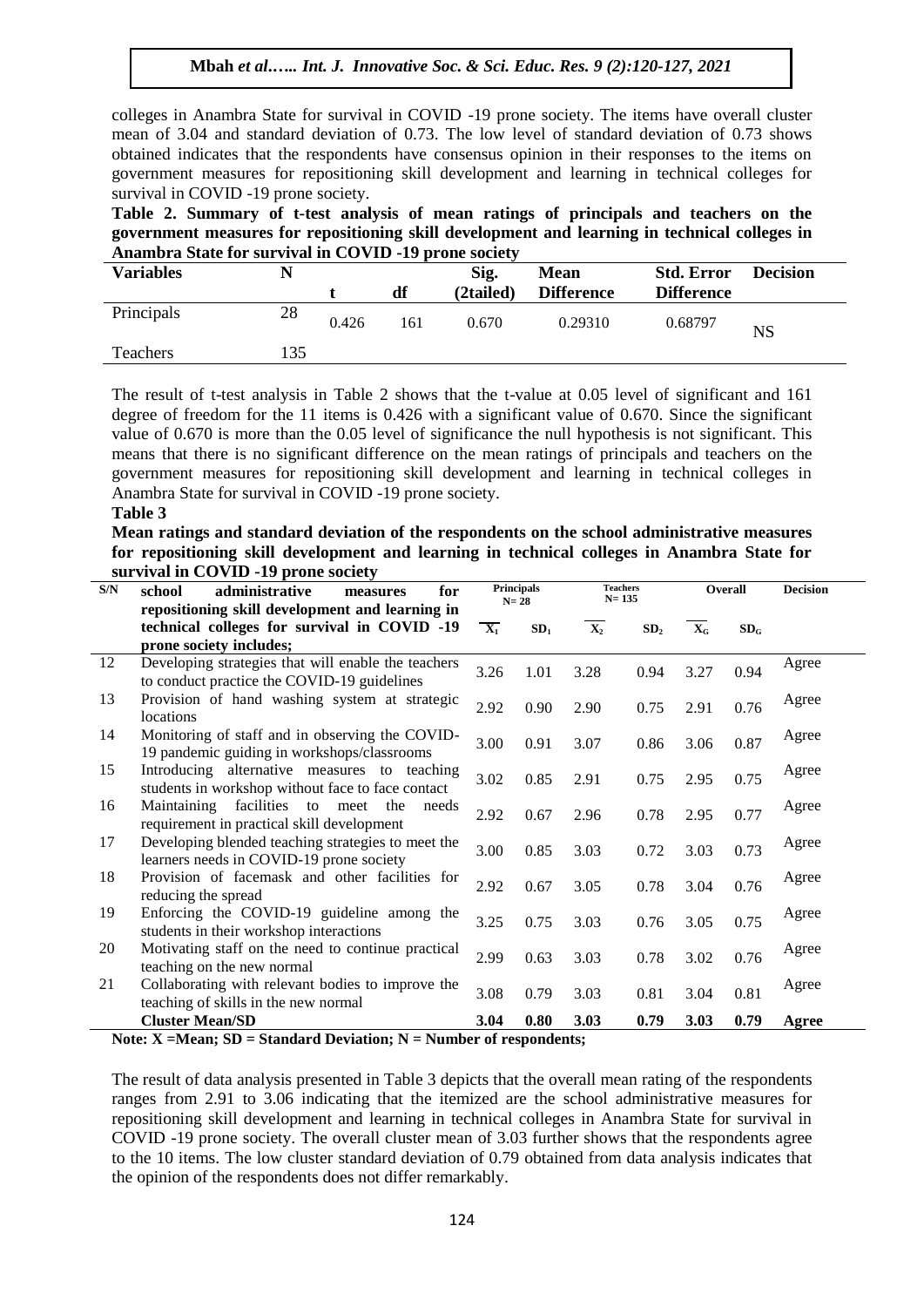**Mbah** *et al***.***….. Int. J. Innovative Soc. & Sci. Educ. Res. 9 (2):120-127, 2021*

| Table 4. Summary of t-test analysis of mean ratings of principals and teachers on the school      |
|---------------------------------------------------------------------------------------------------|
| administrative measures for repositioning skill development and learning in technical colleges in |
| Anambra State for survival in COVID -19 prone society                                             |

| <b>Variables</b> |     |       |     | Sig.      | Mean              | <b>Std. Error</b> | <b>Decision</b> |
|------------------|-----|-------|-----|-----------|-------------------|-------------------|-----------------|
|                  |     |       | df  | (2tailed) | <b>Difference</b> | <b>Difference</b> |                 |
| Principals       | 28  | 0.523 | 161 | 0.601     | 0.33308           | 0.63626           | $_{\rm NS}$     |
| Teachers         | 135 |       |     |           |                   |                   |                 |

The result of t-test analysis in Table 4 shows that the t-value at 0.05 level of significant and 161 degree of freedom for 10 items is 0.523 with a significant value of 0.601. Since the significant value of 0.601 is more than the 0.05 level of significant, the null hypothesis is not significant. This means that there is no significant difference with respect to the items on the mean ratings of principals and teachers on the school administrative measures for repositioning skill development and learning in technical colleges in Anambra State for survival in COVID -19 prone society.

# **DISCUSSION OF FINDINGS**

The result of data analysis according to research question one showed the government measures for repositioning skill development and learning in technical colleges in Anambra State for survival in COVID -19 prone society. The findings indicated that the government measures for repositioning skill development and learning in technical colleges for survival in COVID -19 prone society includes; Construction of spacious classroom/workshop facilities to maintain social distance, provision of steady power sources to the technical colleges, retraining technical teachers on the new normal of COVID-19 prone society, providing financial assistance to school administrators for meeting the COVID-19 guidelines for school programmes, restructuring of school medical centres to test and vaccinate students, supervision of facilities used for practical skill learning, employment of medical personal to manage the school medical center, provision of free internet services for distance and blended learning interaction and procurement of more computer system/computer aided tools for practical. The implication of the findings of the study was that the identified government measures are required for repositioning skill development and learning in technical colleges for survival in COVID -19 prone society. The findings of the study were in line with Muhammed and Kasim (2020) that infrastructure for online, distance and blended education system needs to be strengthened for utilization by the technical teachers in practical skill teaching. Agbele and Oyelade (2020) further noted that stakeholders like government needs to organize in-service training to improve teachers' teaching competencies in blended teaching in skill learning. These therefore support the findings that government measures are needed for repositioning skill development and learning in technical colleges for survival in COVID -19 prone society. Further, the findings with respect to hypothesis one showed that there was no significant difference on the mean ratings of principals and teachers on the government measures for repositioning skill development and learning in technical colleges in Anambra State for survival in COVID -19 prone society. The implication of no significant difference was that responses of principal and teachers and students had no effect on the identified government measures for repositioning ratings of principals and teachers on the government measures for repositioning skill development and learning in technical colleges in Anambra State for survival in COVID -19 prone society for survival in COVID -19 prone society.

Furthermore, the findings of the study in research question two revealed that school administrative measures for repositioning skill development and learning in technical colleges in Anambra State for survival in COVID -19 prone society. Among the identified school administrative measures for repositioning skill development and learning in technical colleges includes; developing strategies that will enable the teachers to conduct practice the COVID-19 guidelines, provision of hand washing system at strategic locations, monitoring of staff and in observing the COVID-19 pandemic guiding in workshops/classrooms, introducing alternative measures to teaching students in workshop without face to face contact, maintaining facilities to meet the needs requirement in practical skill development, developing blended teaching strategies to meet the learners needs in COVID-19 prone society, provision of facemask and other facilities for reducing the spread, enforcing the COVID-19 guideline among the students in their workshop interactions, motivating staff on the need to continue practical teaching on the new normal and collaborating with relevant bodies to improve the teaching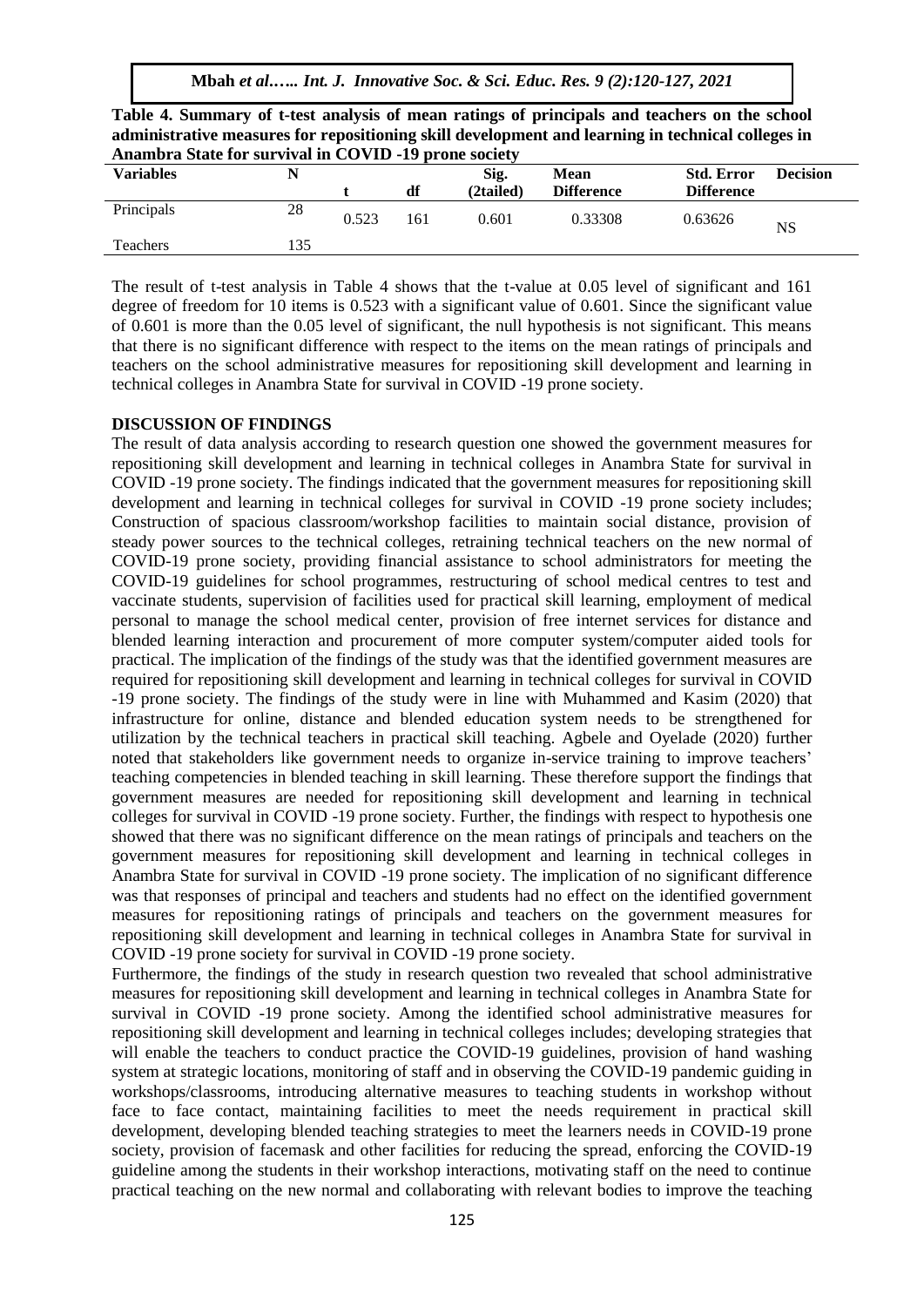of skills in the new normal. The findings of the study showed that the itemized are school administrative measures for repositioning skill development and learning in technical colleges for survival in COVID -19 prone society. The findings of the study were in line with Ozer (2020) that school authorities needs to develop programmes and alternative means to ensure that teaching and learning continue in COVID-19 prone society. It is evidence that providing the learners with interactive learning platform that would encourages independent learning, self-study and digital skill acquisition would facilitate learning outside face to face. Moreover, the findings in hypothesis two showed that significant difference does not exist on the mean ratings of principals and teachers on the school administrative measures for repositioning skill development and learning in technical colleges in Anambra State for survival in COVID -19 prone society. This means that being a principals and teachers had no impact on identified school administrative measures for repositioning skill development and learning in technical colleges in Anambra State for survival in COVID -19 prone society. The findings of no significant difference were in consonance with Nnadi, Ohagwu and Aduhuekwe (2020) that the teachers and principal as educators have the same opinion on the measures for repositioning skill acquisition and learning.

#### **CONCLUSION**

The impact of COVID-19 remains a big lesson to the world which also revealed the benefits of online/virtual teaching in students learning. It has shown that there is no other option than to adapt to the dynamic strategies and accept the new normal in developing students' skills in technical colleges. One good effect of COVID-19 is that it has force government and some schools which were earlier reluctant to change and accept modern technology and its implementation in students learning processes. Following the nature of some technical college subjects and programme, there is need to identify measures to reposition and restructure skill development and learning in COVID-19 prone society for improved service delivery.

The study identifies the government and school administrative measures for repositioning skill development and learning in technical colleges for survival in COVID-19 prone society. These findings would enable the government and institutions to ensure that skill development and learning provided to the students meets the needs of the students and society at large following the new normal.

#### **RECOMMENDATIONS**

Based on the findings, the following recommendations were made:

- 1. Government should construction of spacious classroom/workshop facilities to maintain social distance with steady power sources to the technical colleges.
- 2. Government should providing financial assistance to school administrators for meeting the COVID-19 guidelines for school programmes.
- 3. School administrators should developing strategies that will enable the teachers to conduct practice the COVID-19 guidelines

#### **REFERENCES**

- Agbele, A. T. & Oyelade, E. A. (2020). Impact of COVID-19 on Nigerian educational system; strengths and challenges of online/virtual education. *Asian Journal of Education and Social Studies 13 (1) 26-35*
- Akegbejo, D. A. (2016). Metal work practice skills needed by technical college students for selfreliance. *Journal of Research in Science and Technology Education 6(1) 37-45*
- Alio, A. N. (2008). *Fundamentals of Educational Research.* Enugu. Samireen Nigeria Ltd.
- Dhawan S. (2020). Online learning: A panacea in the time of COVID-19 crisis. *Journal of Educational Technology Systems. 2020;49(1):5-22.*
- Mbah, C. O. (2016). Mechatronics technology craft training needs of technical college students in Anambra State. *Unpublished M. Sc. Dissertation* presented to the Department of Technology and Vocational Education. Enugu State University of Science and Technology, Enugu
- Mbah, C. O., Nnadi, K. J. Ohagwu, G. C. & Aduhuekwe, F. I. (2020). Repositioning skill acquisition in vocational education for global competitiveness in Anambra State. *International Journal of Innovative Education Research 8 (4)*: 26-34.